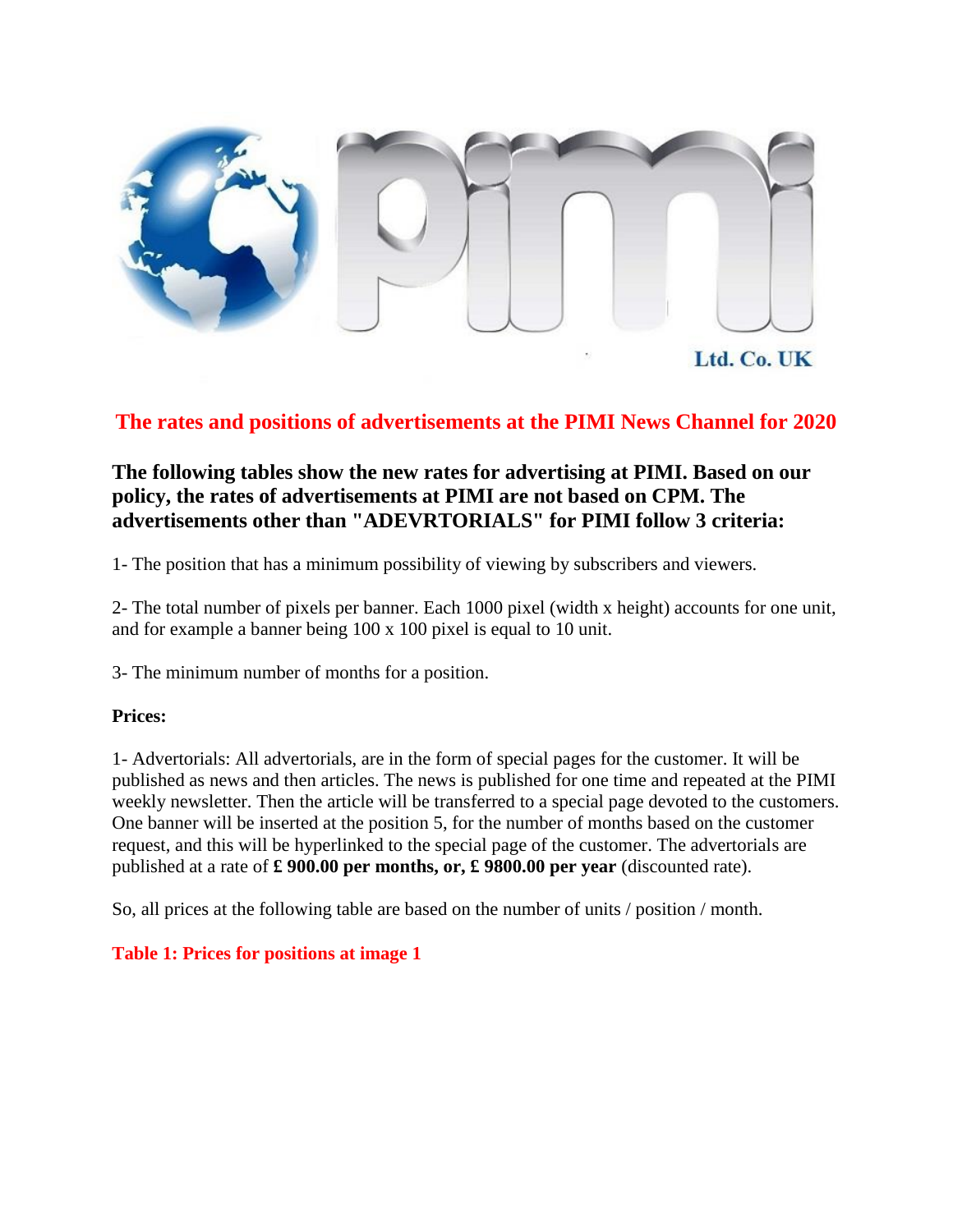| <b>Position</b><br>and<br><b>Image</b><br><b>Number</b> | <b>Maximum</b><br><b>Dimension</b><br>(width x<br>height) | Order<br><b>Month</b> | Minimum Minimum<br>size<br><b>Accepted</b> | <b>Price</b><br>Per<br>Unit'<br><b>GBP</b><br>£ | Min.<br><b>Estimated</b><br>Price per<br>month<br>£ | <b>Estimated</b><br><b>View</b><br>Rate in 1-<br>10<br><b>Seconds</b> |
|---------------------------------------------------------|-----------------------------------------------------------|-----------------------|--------------------------------------------|-------------------------------------------------|-----------------------------------------------------|-----------------------------------------------------------------------|
| <b>Image 1</b>                                          |                                                           |                       |                                            |                                                 |                                                     |                                                                       |
| 1 Right                                                 | 250 x 120                                                 | 6                     | 250 x 100                                  | 20.00                                           | 500.00                                              | % 95                                                                  |
| 1 Left                                                  | 300 x 120                                                 | 6                     | 250 x 100                                  | 25.00                                           | 750.00                                              | %100                                                                  |
| 2(top)                                                  | 740 x 120                                                 | 6                     | 720 x 90                                   | 06.00                                           | 388.80                                              | % 90                                                                  |
| 2<br>(middle)                                           | 740 x 120                                                 | 3                     | 720 x 90                                   | 05.50                                           | 356.40                                              | % 88                                                                  |
| (bottom)                                                | 740 x 120                                                 | 6                     | 720 x 90                                   | 05.00                                           | 324.00                                              | % 85                                                                  |
| 3 Right -<br>Top                                        | 150 x 150<br>Note 1                                       | 6                     | 150 x 150                                  | 10.00                                           | 450.00                                              | % 100                                                                 |
| 3 Right -<br><b>Top</b>                                 | 350 x 200                                                 | 3                     | 320 x 100                                  | 15.00                                           | 480.00                                              | % 90                                                                  |
| 3 Right -<br>rest                                       | 350 x 200                                                 | 3                     | 320 x 100                                  | 10.00                                           | 320.00                                              | % 85                                                                  |
| 3 left -<br>Top                                         | 150 x 150<br>Note 2                                       | $\overline{2}$        | 150 x 150                                  | 40.00                                           | 900.00                                              | % 100                                                                 |
| 3 Left -<br><b>Top</b>                                  | 350 x 200                                                 | $\overline{2}$        | 320 x 100                                  | 30.00                                           | 960.00                                              | % 90                                                                  |
| 3 Left -<br><b>Rest</b>                                 | 350 x 200                                                 | $\overline{2}$        | 320 x 100                                  | 25.00                                           | 800.00                                              | % 80                                                                  |

Note 1: Only accepted if there will 2 o 4 orders for this size at once

Note 2: All adverts at the left hand side are shown in all pages

**Image 1: The positions 1-3 for advertisements, mentioned at above table**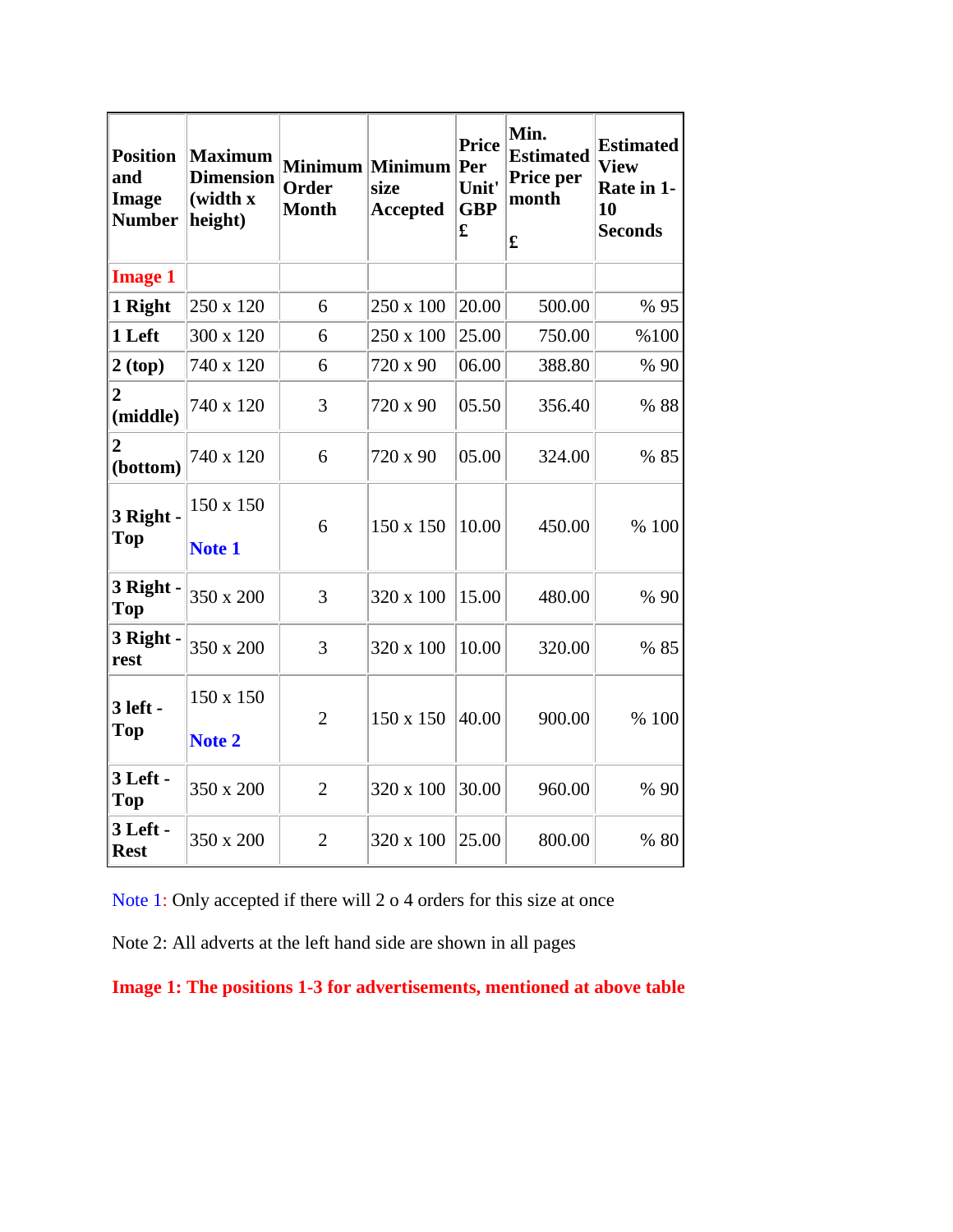

#### **Table 2: Prices for positions at image 2**

| <b>Position and</b><br>Image<br><b>Number</b> | <b>Maximum</b><br><b>Dimension</b><br>(width x)<br>height) | Order<br><b>Month</b> | Minimum Minimum Per<br>size<br><b>Accepted</b> | <b>Price</b><br>Unit'<br><b>GBP</b><br>£ | Min.<br><b>Estimated</b><br>Price per<br>month<br>£ | <b>Estimated</b><br><b>View</b><br>Rate in 1-<br>10<br><b>Seconds</b> |
|-----------------------------------------------|------------------------------------------------------------|-----------------------|------------------------------------------------|------------------------------------------|-----------------------------------------------------|-----------------------------------------------------------------------|
| <b>Image 2</b>                                |                                                            |                       |                                                |                                          |                                                     |                                                                       |
| 4 Above B2B<br><b>News</b>                    | 740 x 120                                                  | 3                     | 720 x 90 04.00                                 |                                          | 259.20                                              | % 60-70                                                               |
| 5 Right                                       | 350 x 200                                                  | 12                    | $320 \times 100$ 06.00                         |                                          | 192.00                                              | % 80                                                                  |
| 5 left - Top                                  | 150 x 150<br>Note 2                                        | 2                     | $150 \times 150$ 40.00                         |                                          | 900.00                                              | % 100                                                                 |
| 5 Left - Top                                  | 350 x 200                                                  | $\overline{2}$        | 320 x 100 30.00                                |                                          | 960.00                                              | % 90                                                                  |
| 5 Left - Rest                                 | 350 x 200                                                  | $\overline{2}$        | 320 x 100 25.00                                |                                          | 800.00                                              | % 80                                                                  |
| <b>6 Above</b>                                | 740 x 120                                                  | 3                     | 720 x 90 04.00                                 |                                          | 259.20                                              | $% 60-70$                                                             |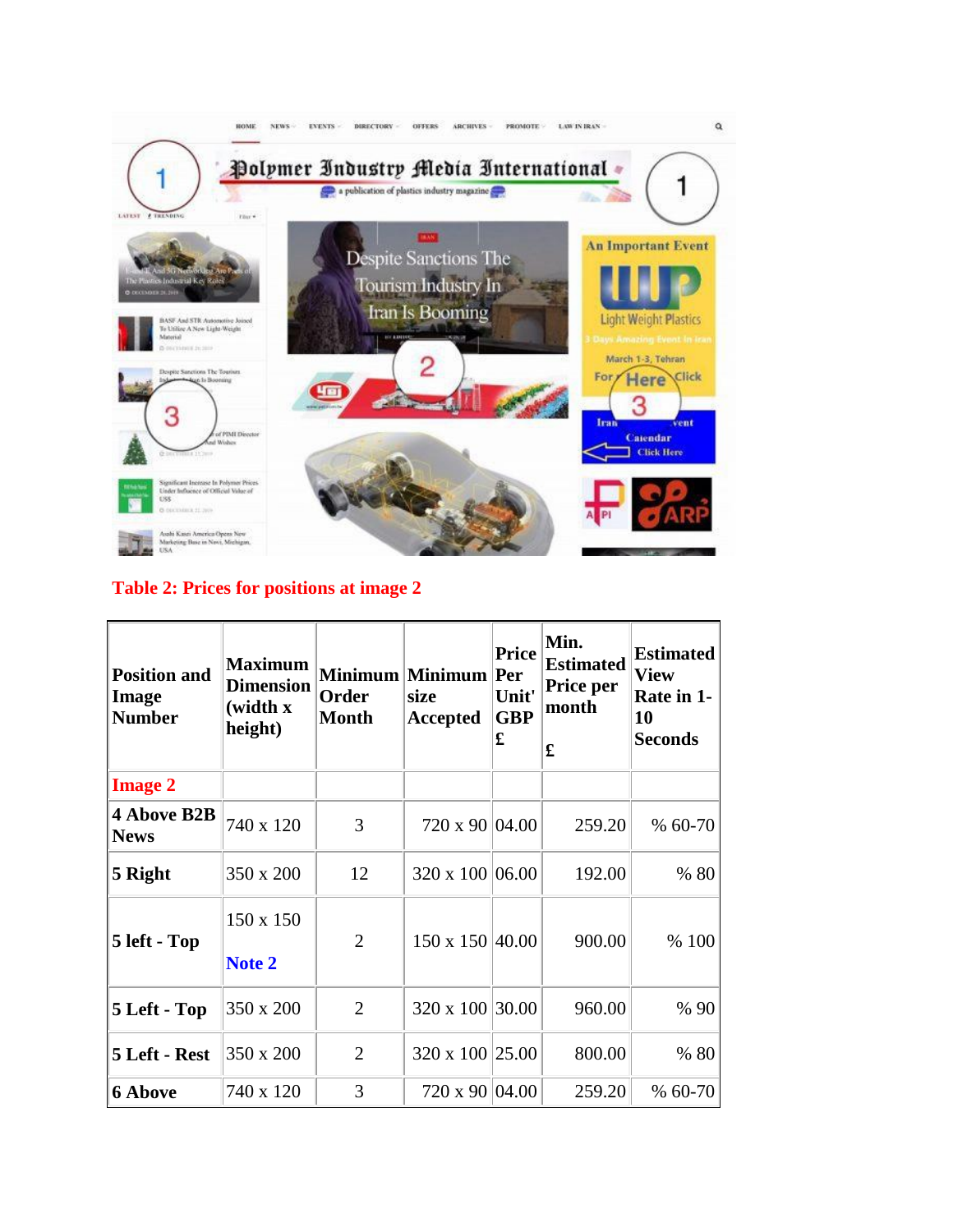| International |  |  |  |
|---------------|--|--|--|
| <b>News</b>   |  |  |  |



#### **Image 2: The positions 4-6 for advertisements, mentioned at above table**

## **Table 3: Prices for positions at image 3**

| <b>Position and</b><br>Image<br><b>Number</b>                   | <b>Maximum</b><br><b>Dimension</b><br>(width x<br>height) | Order<br>Month | Minimum Minimum Per<br>size<br><b>Accepted</b> | Price<br>Unit'<br><b>GBP</b><br>£ | Min.<br><b>Estimated</b><br>Price per<br>month<br>£ | <b>Estimated</b><br>View<br>Rate in 1-<br>10<br><b>Seconds</b> |
|-----------------------------------------------------------------|-----------------------------------------------------------|----------------|------------------------------------------------|-----------------------------------|-----------------------------------------------------|----------------------------------------------------------------|
| <b>Image 3</b>                                                  |                                                           |                |                                                |                                   |                                                     |                                                                |
| 7 Above<br><b>Random</b><br><b>News</b>                         | 740 x 120                                                 | 6              | 720 x 90                                       | 03.50                             | 226.80                                              | % 50-60                                                        |
| 8 Right                                                         | 350 x 200                                                 | 3              | 320 x 100                                      | 10.00                             | 320.00                                              | % 70                                                           |
| 8 Left                                                          | Note 3                                                    |                |                                                |                                   |                                                     |                                                                |
| 9 Above<br><b>International</b> $740 \times 120$<br><b>News</b> |                                                           | 4              | 720 x 90                                       | 06.00                             | 388.80                                              | % 70-80                                                        |

**Note 3**: All left positions correspond to the position 5 at the table 2

**Image 3: The positions 7-9 for advertisements, mentioned at above table**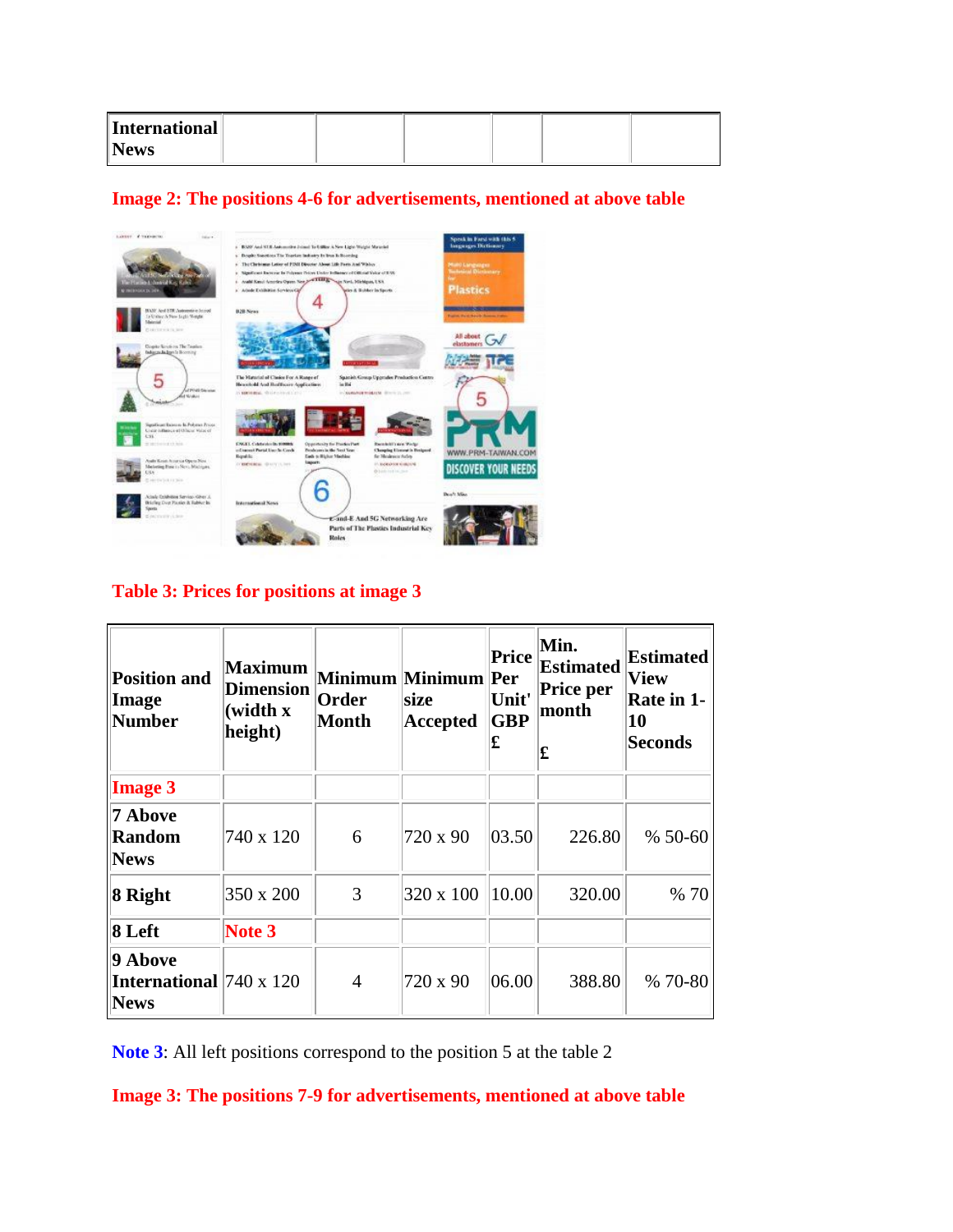

**Table 4: Prices for positions at image 4 (For news reading pages, with unlimited scroll down)**

| and<br>  Image<br>Number height) | <b>Position Maximum</b><br><b>Dimension</b><br>(width x | Order<br><b>Month</b> | Minimum Minimum Per<br>size<br><b>Accepted</b> | <b>Price</b><br>Unit'<br><b>GBP</b><br>£ | Min.<br><b>Estimated</b><br>Price per<br>month<br>£ | <b>Estimated</b><br><b>View</b><br>Rate in 1-<br>10<br><b>Seconds</b> |
|----------------------------------|---------------------------------------------------------|-----------------------|------------------------------------------------|------------------------------------------|-----------------------------------------------------|-----------------------------------------------------------------------|
| <b>Image 4</b>                   |                                                         |                       |                                                |                                          |                                                     |                                                                       |
| 10<br>Right<br>$\ Top$           | 350 x 200                                               | 3                     | 320 x 100 15.00                                |                                          | 480.00                                              | % 100                                                                 |
| 10<br>Right<br>Rest              | 350 x 200                                               | 6                     | 320 x 100 10.00                                |                                          | 320.00                                              | % 80-90                                                               |
| $\ 11$ Left                      | Note 3                                                  |                       |                                                |                                          |                                                     |                                                                       |

**Image 4: The positions 10-11 for advertisements, mentioned at above table**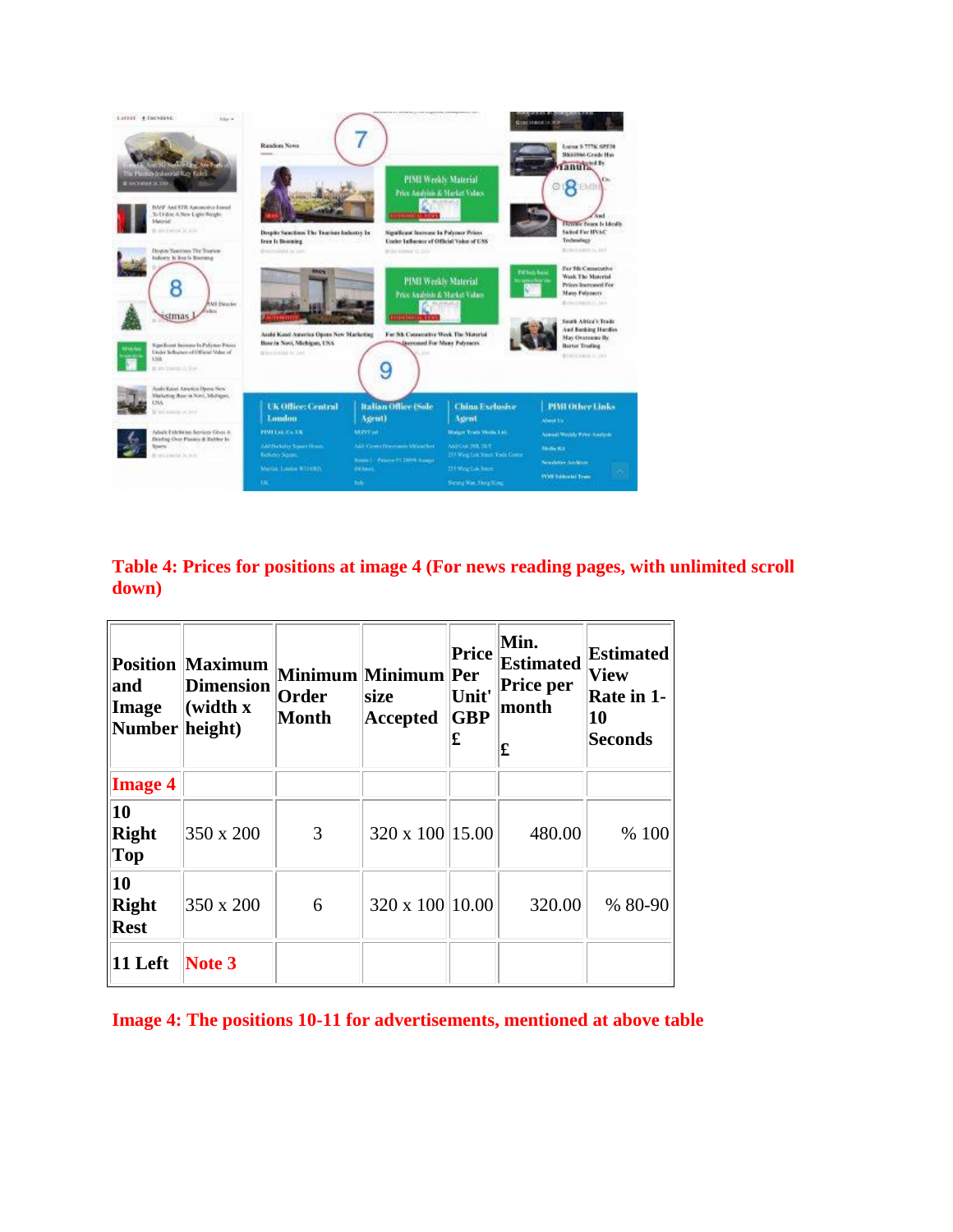

**Explanation for prices related to positions shown at images 5 -8 (For news reading pages, with unlimited scroll down)**

#### **5- Image 5 below:**



This is a position which corresponds to the end of each news per day. The customer can choose the number of adverts per 15 days. It will be appeared at the end of each news and will be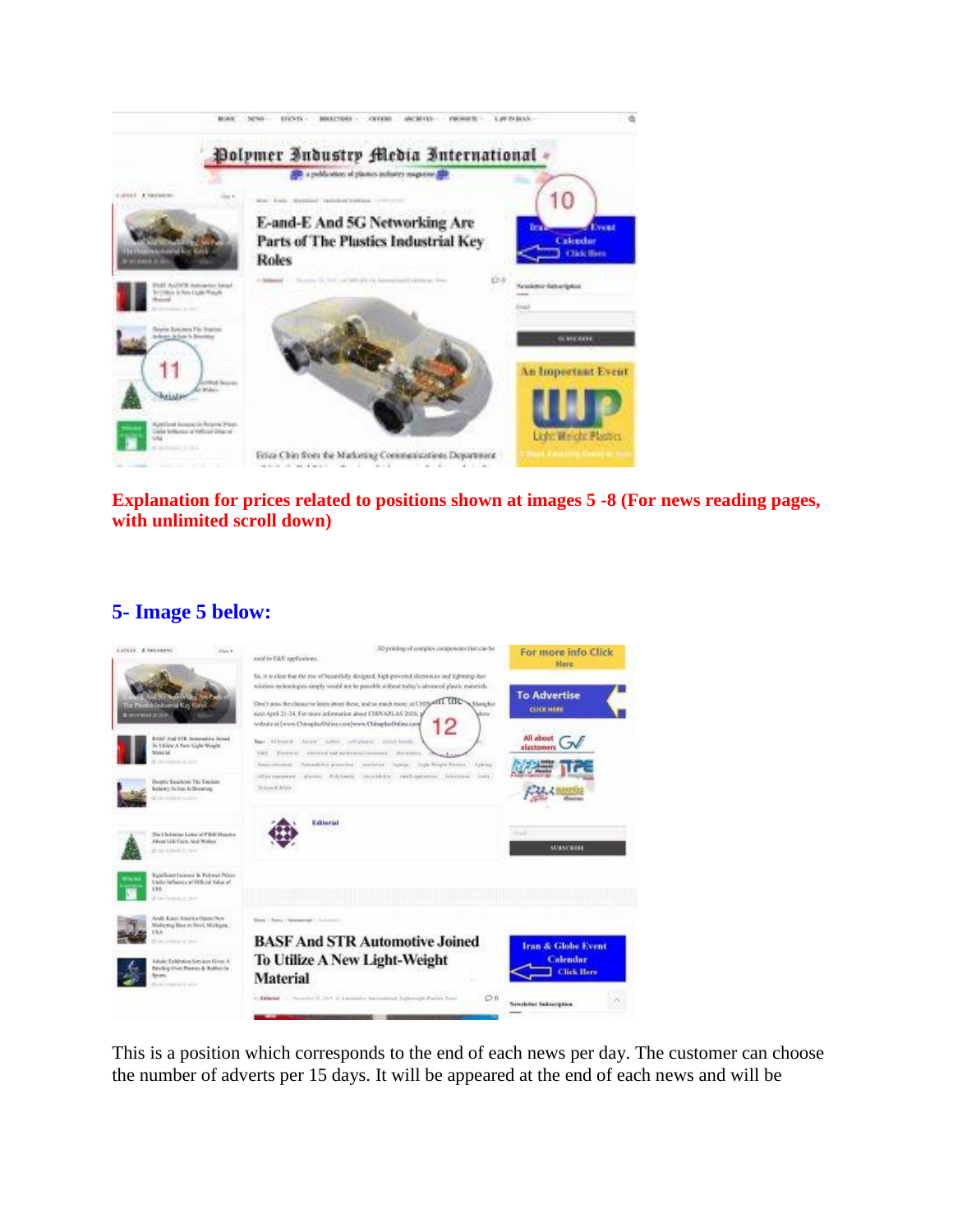inserted at least for 20-30 times per 15 days. But it could be seen as the readers scroll down the news pages. The rate for this advert is base on following table:

| and<br>Image<br>Number height)        | <b>Position Maximum</b><br><b>Dimension</b><br>(width x) | Order<br>Days | Minimum Minimum Per<br>size<br><b>Accepted</b> | <b>Price</b><br>Unit'<br><b>GBP</b><br>£ | Min.<br><b>Estimated</b><br>Price per<br>15 Days $\pounds$ | <b>Estimated</b><br><b>View</b><br>Rate in 1-<br> 10<br>Seconds |
|---------------------------------------|----------------------------------------------------------|---------------|------------------------------------------------|------------------------------------------|------------------------------------------------------------|-----------------------------------------------------------------|
| <b>Image 5</b>                        |                                                          |               |                                                |                                          |                                                            |                                                                 |
| $ 12\rangle$<br>Under<br>Each<br>News | 1100 x 300                                               | 15            | $900 \times 100$                               | 5.00                                     | 450.00                                                     | % 100                                                           |

## **For more info please go to the next page**

## **6- Image 6 below:**

| 80.001                                                                                                    | 性皮質を                                   | <b><i>STATUTE</i></b><br><b><i>DESCRIPTION</i></b><br><b>BITERY</b>                                        | <b>PESSAGES</b>   | Late in many            | ú. |
|-----------------------------------------------------------------------------------------------------------|----------------------------------------|------------------------------------------------------------------------------------------------------------|-------------------|-------------------------|----|
| Lureur A restamic<br>First #                                                                              | <b>ROW   EXISTENCIA</b>                | Polymer Industry Media International<br>a pollution of plans pollutry man for all<br>13<br>Events Calendai |                   | <b>Charles</b>          |    |
| <b>Internal Red Royal</b><br>馬爾斯<br>RAW AND EXTR domination Agent<br>To Kielling J. Tores Liquite Manuels | see = 2020 2021<br>300<br><b>World</b> |                                                                                                            | Firm \$1          | Causes (Clyr)           |    |
| <b>Acceler</b><br><b>CONTRACTOR</b>                                                                       | <b>Tark</b>                            | <b>Branquish</b>                                                                                           | 詳計                | <b>Day Toler</b>        |    |
| Engine Section 1 to Septem<br><b>Extractly Technically Majoritan</b><br><b>LIST LANGER</b>                |                                        | Electricial<br>LABILIAN'S EVISITY RET                                                                      | $3 - 25$<br>$-11$ | <b>THE R. P. LEWIS.</b> |    |
| By Ukhting Lyte w DRS Projet                                                                              | h.c<br>KKa.                            | <b>EVENTS THE</b><br><b>North Sections</b>                                                                 | 14.14.            | Trained Trially         |    |
| Bowl 100 Pack had Bokin -<br><b>CONTRACTOR</b>                                                            |                                        | <b>ARKHAVET SHIP</b><br><b>Technologicies Telecture</b>                                                    |                   | <b>Tue Forest</b>       |    |
| tigelizeritorum to Inturn Naze<br>Englete handle and the project<br>LM.                                   |                                        | <b>Edit &amp; Today Chalkman at b. 240</b><br>SAURA To How Box                                             |                   | $-111$<br>world 1944    |    |
| With Grand K. and                                                                                         |                                        | Elektrick Trailler Polluties Trained? Will                                                                 | 73.14             | Total Analysis<br>---   |    |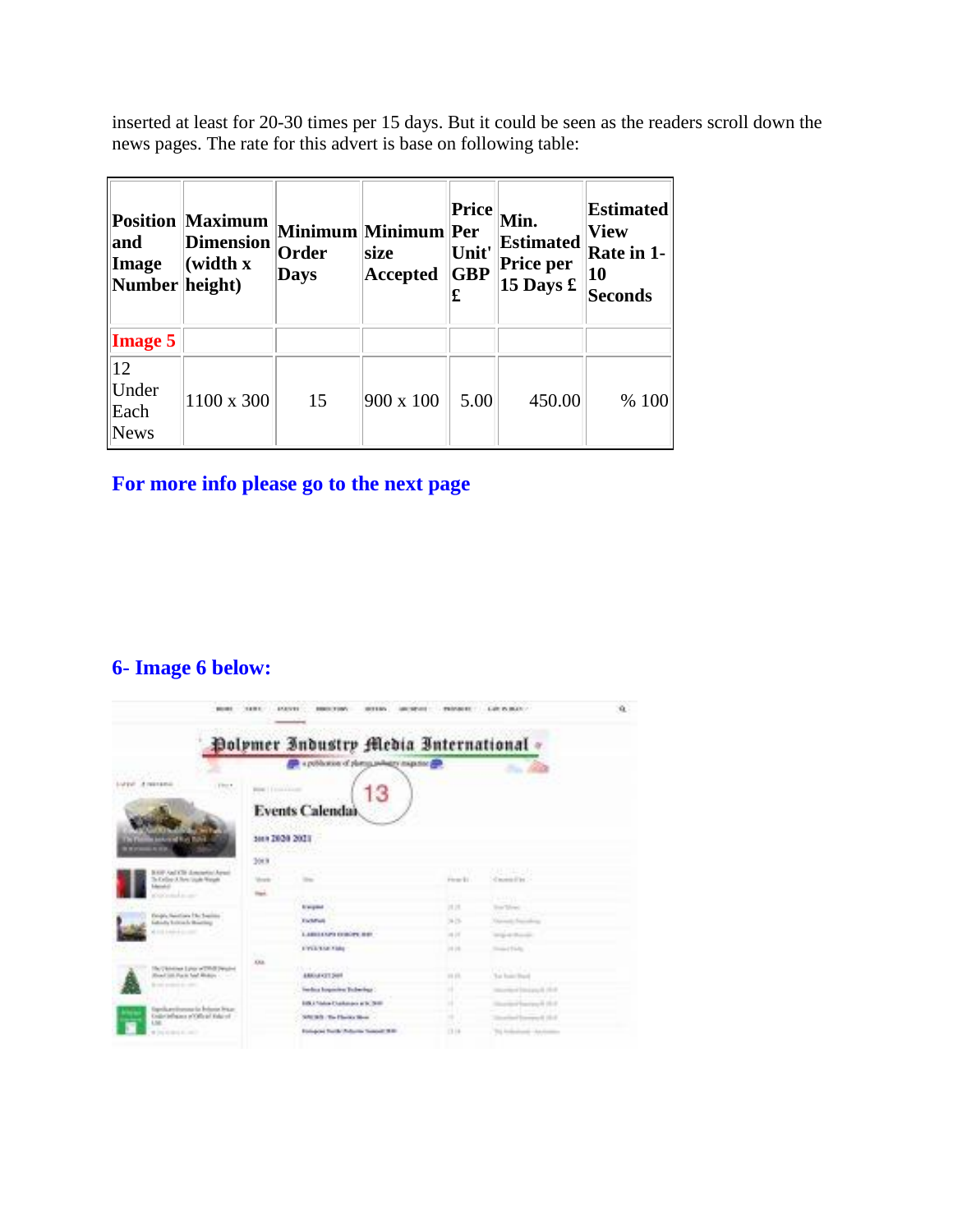This is a position which corresponds to the top of the selected sectors of internal pages. The customer can choose the insertion 90 days. It will be appeared at the top of each sector and will be inserted one time for 90 days at the related sector like the event page.

| and<br>Image<br>Number height) | <b>Position Maximum</b><br><b>Dimension</b><br>(width x | Order<br><b>Months</b> | Minimum Minimum Per<br>size<br><b>Accepted</b> | Price<br>Unit'<br><b>GBP</b><br>£ | Min.<br><b>Estimated</b><br><b>Price per</b><br>Month £ | <b>Estimated</b><br><b>View</b><br>Rate in 1-<br>10<br><b>Seconds</b> |
|--------------------------------|---------------------------------------------------------|------------------------|------------------------------------------------|-----------------------------------|---------------------------------------------------------|-----------------------------------------------------------------------|
| <b>Image 6</b>                 |                                                         |                        |                                                |                                   |                                                         |                                                                       |
| 13<br>Under<br>Each<br>News    | 1100 x 300                                              | 3                      | 900 x 100                                      | 4.00                              | 360.00                                                  | % 100                                                                 |

## **7- Image 7 below: (Next Page)**

| <b>Baraficial</b>                                                                           | a<br><b>EXENSIV</b><br>L. ZW TESELA                                                                                                                                                                 |
|---------------------------------------------------------------------------------------------|-----------------------------------------------------------------------------------------------------------------------------------------------------------------------------------------------------|
|                                                                                             | Polymer Industry Media International<br><b>SP</b> a publication of platial industry sugarine and                                                                                                    |
| tas P                                                                                       |                                                                                                                                                                                                     |
|                                                                                             | Machinery                                                                                                                                                                                           |
| 18.974                                                                                      | International Manufacturers of Machinery for Polymer<br><b>Bencessing</b>                                                                                                                           |
| RAW Tool FRR Automobile English<br>N. L. Alfan . A. Facia . L. Lylus, Billian               | <b>BORGERET INT</b>                                                                                                                                                                                 |
| <b>Election Austine: The Econol</b><br><b>Integrity for Basic changes</b>                   |                                                                                                                                                                                                     |
|                                                                                             |                                                                                                                                                                                                     |
| his 3 december 4 shot of Archi Arize by<br>thiad hills hain shakeholder -                   | Fine with it is abled to the bit plean fillin. To industry the Congress Boy".                                                                                                                       |
| <b>Freisight Little</b>                                                                     | There does have been reflected from "PLANT 2018"                                                                                                                                                    |
| liquilitari ficitato la Estrano Patron<br>Unite Ministrate (ACRIGAN Takes of<br><b>LANT</b> | Tellink is often satispides phase are the biller ing helici-<br>7. Antillated Decey) "You are here of the uses page" (2) Hardness," Click Here", 3) Maximiz-Nillat Bene", 4-16((Add Turin)), "Click |

This is a very unique position which we have only 6 of it at the Iranian and 6 of it at the International sectors of the categorization of companies. The pages related to this position have had the highest rate of views and clicks since the start of this website. Any reader that refers to these pages, can see the advert for 100%. The adverts are accepted annually. The rate for this advert is base on the following table: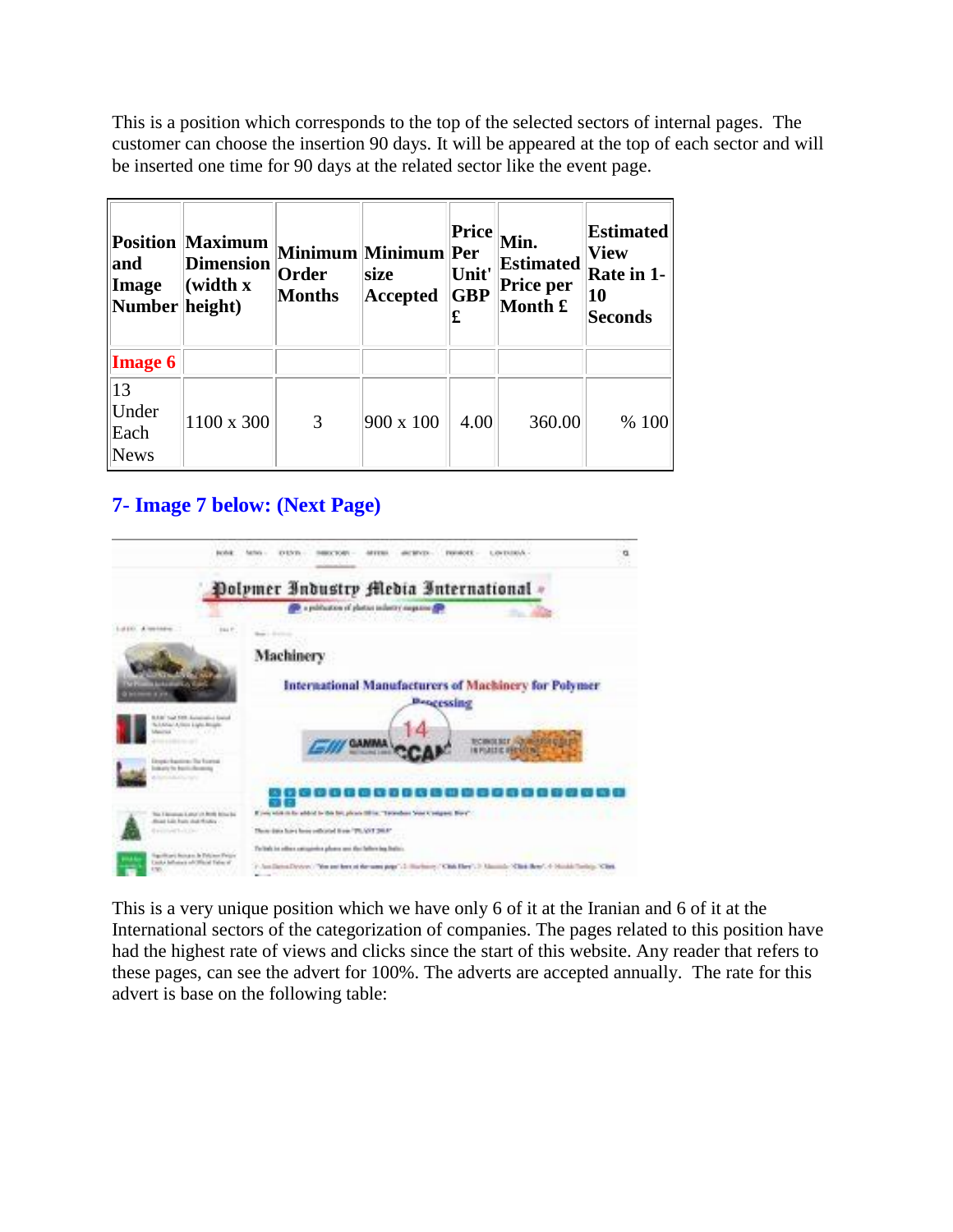| and<br>Image<br>Number height)      | <b>Position Maximum</b><br><b>Dimension</b><br>(width x) | Order<br><b>Months</b> | Minimum Minimum Per<br>size<br><b>Accepted</b> | Price<br>Unit'<br><b>GBP</b><br>£ | Min.<br><b>Estimated</b><br>Price per<br>Month £ | <b>Estimated</b><br><b>View</b><br>Rate in 1-<br>10<br>Seconds |
|-------------------------------------|----------------------------------------------------------|------------------------|------------------------------------------------|-----------------------------------|--------------------------------------------------|----------------------------------------------------------------|
| <b>Image 6</b>                      |                                                          |                        |                                                |                                   |                                                  |                                                                |
| 12 <br>Under<br>Each<br><b>News</b> | 900 x 450                                                | 12                     | 900 x 100                                      | 10.00                             | 900.00                                           | % 100                                                          |

#### **8- Image 8 below: (Next Page)**



These are two unique positions belonging to the weekly newsletters of the PIMI. These newsletters are published every Monday nights at 23:00 and will be distributed among Iranian subscribers and all email addresses colected from exhibitors (all of them from the organizer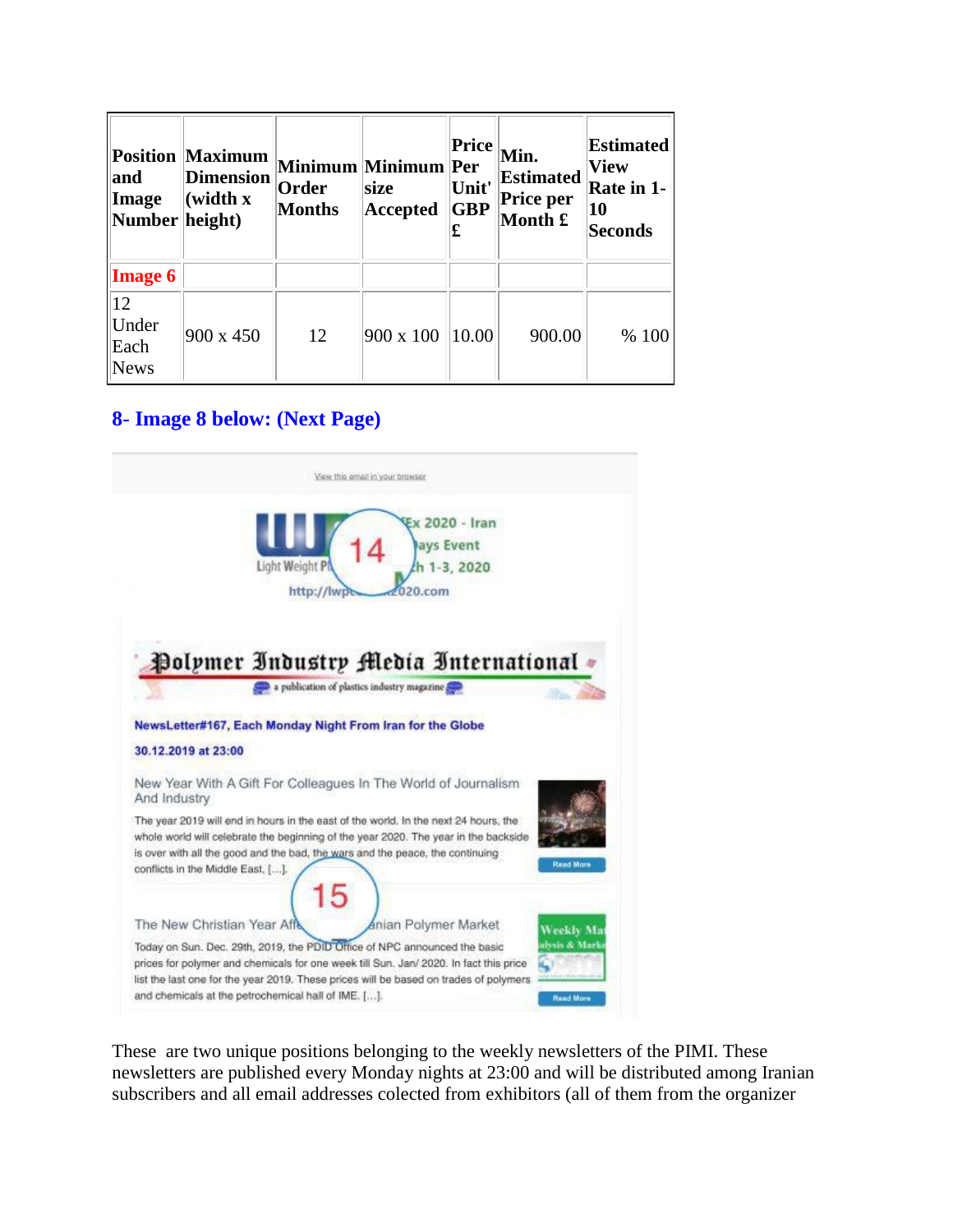source) and as much as possible collected from the visitors. At the end of 2019, the PIMI data bank has collected / updated more than 33,000 addresses. The average rate of the reaction of the newsletters receivers are as of following table extracted from the mailchimp reports:

| <b>Receiving</b><br>Group | Ave.<br>Rate% | Ave.<br><b>Opening Bouncing Clicking</b><br>Rate% | Ave.<br>Rate% | Ave.<br><b>Unsubscribing% Rate</b> |
|---------------------------|---------------|---------------------------------------------------|---------------|------------------------------------|
| Media                     | 72            | 3                                                 | 28            | $\mathcal{D}_{\mathcal{L}}$        |
| Machinery                 | 67            | 13                                                | 33            |                                    |
| Raw<br>Materials          | 55            | 9                                                 | 41            | 5                                  |
| Converting                | 81            | 5                                                 | 66            | 4                                  |
| Mould and<br>Equipment    | 19            | 4                                                 | 12            | 6                                  |
| Others                    | 27            |                                                   | 11            | Q                                  |

This means that, advertising at the weekly newsletters of PIMI could be more benefitiary, specialy with respect to the EVENT organizers, when they are looking fo more exhibitors and visitors. The rates for these two positions are

| <b>Position</b><br>and<br>Image<br><b>Number</b>                      | Maximum Min. -<br>Dimension  -Max.<br>(width x<br>height) | Order<br>weeks                     | Minimum Per<br>size<br><b>Accepted</b> | <b>Price</b><br>Unit'<br><b>GBP</b><br>£ | Min.<br><b>Estimated</b><br>Price per<br>weeks £ | <b>Estimated</b><br>View<br>Rate in 1-<br>10<br><b>Seconds</b> |
|-----------------------------------------------------------------------|-----------------------------------------------------------|------------------------------------|----------------------------------------|------------------------------------------|--------------------------------------------------|----------------------------------------------------------------|
| <b>Image 8</b>                                                        |                                                           |                                    |                                        |                                          |                                                  |                                                                |
| 14<br>Special<br>Position<br>at the<br>header of<br>the<br>newsletter | 500 x 200                                                 | $\overline{4}$<br><b>Note</b><br>4 | $ 300 \times 100$                      | 10.00                                    | 300.00                                           | % 100                                                          |
| 15<br>Positions<br>after First<br>News                                | 700 x 250                                                 | $\overline{4}$                     | 700 x 100                              | 7.00                                     | 490.00                                           | $% 25-100$                                                     |

**Note 4**: Each extra 4 weeks orders are entitled to 2% discount. Ex. A 12 weeks order is entitled to 4% discount.